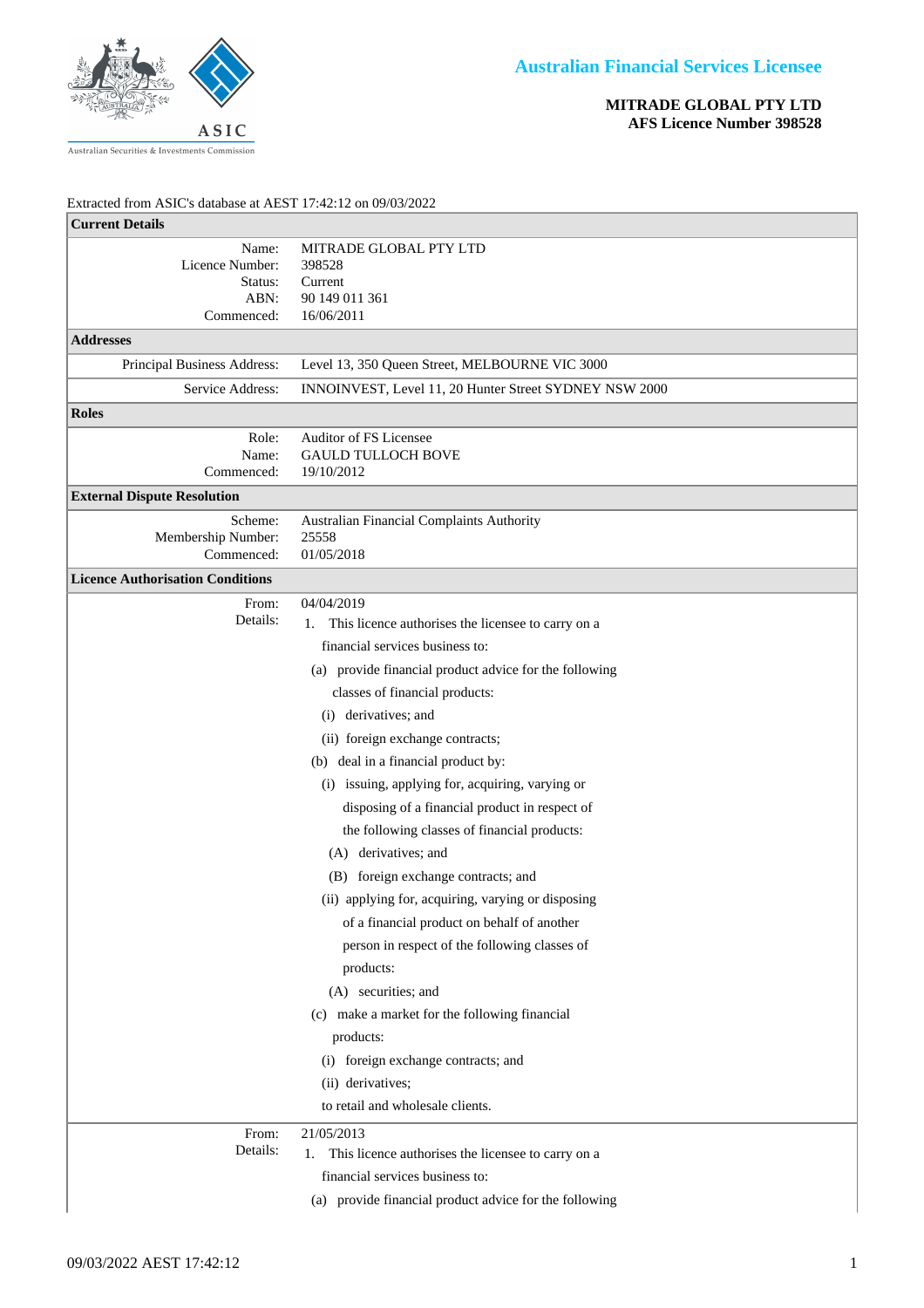## **MITRADE GLOBAL PTY LTD AFS Licence Number 398528**



| <b>Licence Authorisation Conditions</b> |                                                          |
|-----------------------------------------|----------------------------------------------------------|
|                                         | classes of financial products:                           |
|                                         | (i) derivatives; and                                     |
|                                         | (ii) foreign exchange contracts;                         |
|                                         | (b) deal in a financial product by:                      |
|                                         | (i) issuing, applying for, acquiring, varying or         |
|                                         | disposing of a financial product in respect of           |
|                                         | the following classes of financial products:             |
|                                         | (A) derivatives; and                                     |
|                                         | (B) foreign exchange contracts; and                      |
|                                         | (ii) applying for, acquiring, varying or disposing       |
|                                         | of a financial product on behalf of another              |
|                                         | person in respect of the following classes of            |
|                                         | products:                                                |
|                                         | (A) securities; and                                      |
|                                         | (c) make a market for the following financial            |
|                                         | products:                                                |
|                                         | (i) foreign exchange contracts; and                      |
|                                         | (ii) derivatives;                                        |
|                                         | to retail and wholesale clients.                         |
| From:                                   | 01/02/2013                                               |
| Details:                                | This licence authorises the licensee to carry on a<br>1. |
|                                         | financial services business to:                          |
|                                         | (a) provide financial product advice for the following   |
|                                         | classes of financial products:                           |
|                                         | (i) derivatives; and                                     |
|                                         | (ii) foreign exchange contracts;                         |
|                                         | (b) deal in a financial product by:                      |
|                                         | (i) issuing, applying for, acquiring, varying or         |
|                                         | disposing of a financial product in respect of           |
|                                         | the following classes of financial products:             |
|                                         | (A) derivatives; and                                     |
|                                         | (B) foreign exchange contracts; and                      |
|                                         | (c) make a market for the following financial            |
|                                         | products:                                                |
|                                         | (i) foreign exchange contracts; and                      |
|                                         | (ii) derivatives;                                        |
|                                         | to retail and wholesale clients.                         |
| From:                                   | 16/06/2011                                               |
| Details:                                | This licence authorises the licensee to carry on a<br>1. |
|                                         | financial services business to:                          |
|                                         | (a) provide financial product advice for the following   |
|                                         | classes of financial products:                           |
|                                         | (i) derivatives; and                                     |
|                                         | (ii) foreign exchange contracts;                         |